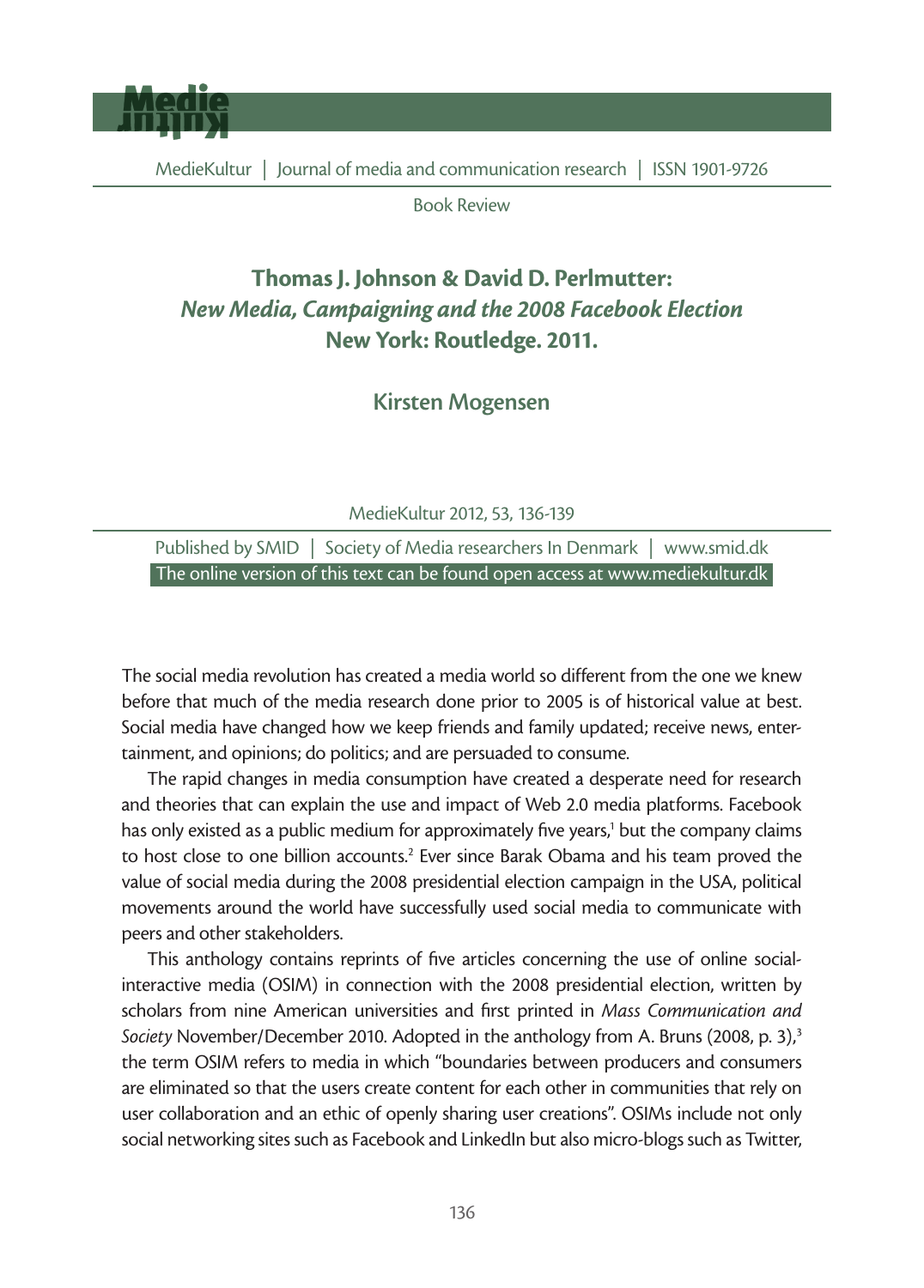Book Review: New Media, Campaigning and the 2008 Facebook Election

video-sharing sites such as YouTube, and online discussion forums. This book's researchers have examined the phenomenon from different perspectives.

Ragas and Kiousis use an agenda-setting approach. They have studied the extent to which frames from the political activism group MoveOn.org and from the official Obama campaign were adopted by citizen activists producing videos for a competition called *Obama in 30 Seconds* and by journalists writing in the partisan weekly *The Nation*. All of these communication platforms supported Obama, but to what degree did these political friends adopt one another's agenda when it came to transferring issues and attributing salience? The empirical data in this interesting study contains 186 advertisements and 369 news stories, and the researchers found that the Democratic agenda-setting dance was not always a smooth waltz. The strongest relationship was found between *Nation* news stories and *Obama in 30 Seconds* videos produced by citizen activists. From my perspective, this finding indicates that the journalists at *The Nation* had a fairly good sense of what interested Democratic voters.

Regas' and Kiousis' article could provide an excellent platform for classroom discussions about agenda setting in the 2010s because it illustrates the complexity of the question of agenda-setting power even within a group of media explicitly supporting the same candidate. As the editors write, this study demonstrates "that agenda setting is alive and well and can be extended to political activist communication efforts and consumer-generated content" (p. 5). They also write:

As the internet has equaled newspapers as a source of information and people are getting information from a host of sources beyond traditional media, it no longer makes sense to talk about a *single* media agenda. Similarly, users have more information to choose from as well as more control over what sources they will search out, indicating that the public will increasingly have influence on the media agenda (p.5).

Hanson, Haridakis, Cunningham, Sharma, and Ponder look at the relationship between social networking sites, video-sharing sites, political blogs, and political cynicism from a uses and gratifications perspective. They asked 467 university students in a lecture room to answer 168 questions. Based on this data, they conclude that media use is not a major contributor to political cynicism. In this study, video-sharing sites and political blogs were unrelated to political cynicism, while time spent using social networking sites for political information seemed to lower political cynicism, which probably has to do with the interpersonal nature of social networking sites since the researchers also found a lower level of cynicism among students who had been motivated to use online social-interactive media for companionship. Kushin and Yamamoto also asked university students about their use of online social media, attempting to measure political efficacy and situational political involvement. In this case, however, the completion rate was less than 11 pct., making the results less relevant.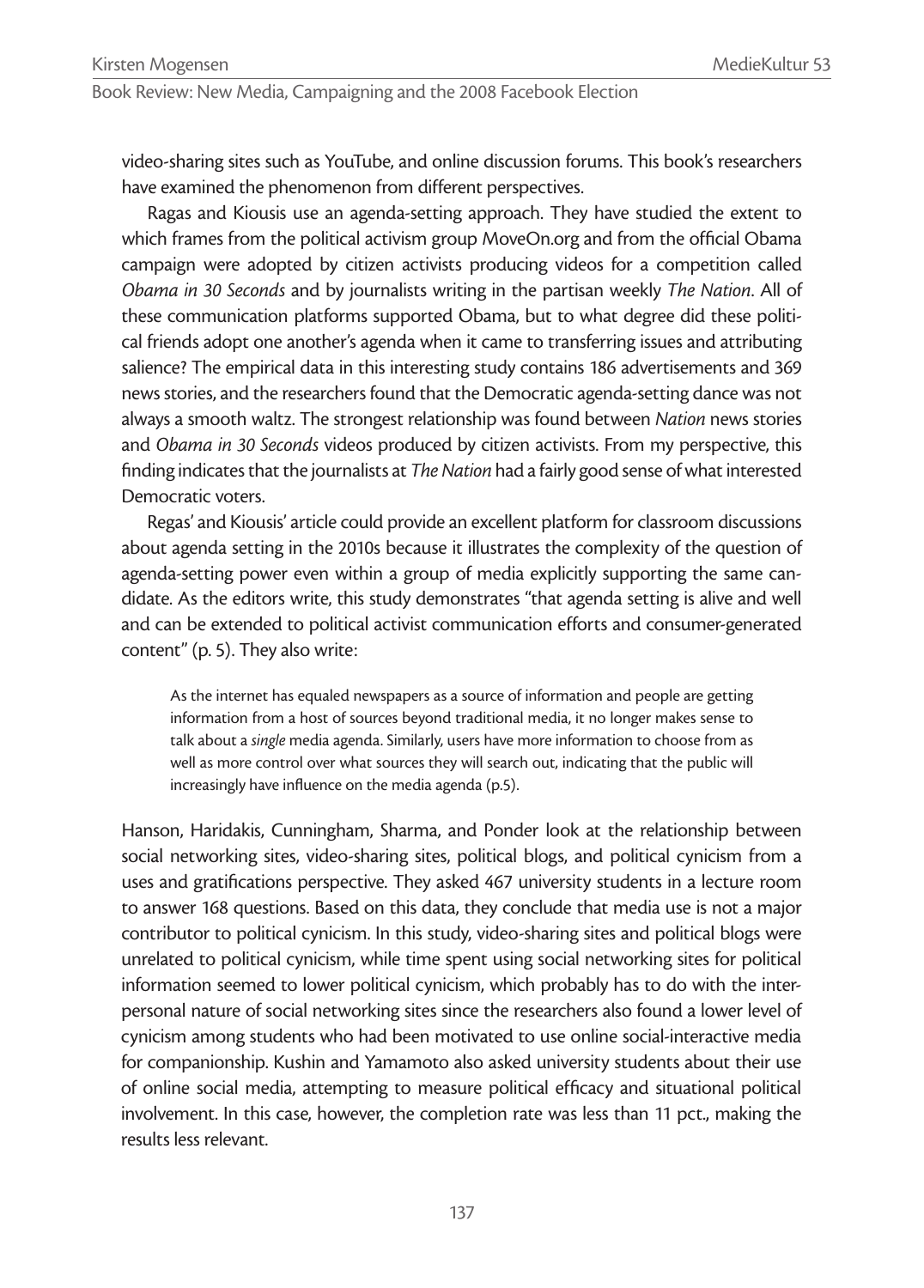Book Review: New Media, Campaigning and the 2008 Facebook Election

The final two articles in this collection examine user-generated content in Facebook groups, and both contain interesting discussions and methodological experiments. Woolley, Limperos, and Oliver found 541 Facebook groups affiliated with Barak Obama and 536 affiliated with John McCain. For each candidate, they selected the four groups with the most members and then undertook a systematic random sample of a further 135 groups for each candidate. Their findings confirmed media reports that groups focused on Obama were more active than groups focused on McCain and that comments in Facebook groups supporting either of the candidates tended to be partisan and polarizing. The most interesting finding was that comments in Obama's groups were generally more positive than those in McCain's groups. Woolley et al. write:

Overall, the most significant finding here is not just that Barak Obama seemed to have more positive support than John McCain within Facebook groups but that groups which featured McCain were overwhelmingly negative. (p. 95)

Unfortunately, the findings in some of these studies are not as interesting as the methodological discussions. However, if we combine the findings from Limperos' and Oliver's study with insights acquired from studies using other methodologies, the end result could prove enlightening. For example, Fernandes, Giurcanu, Bowers, and Neely studied the political dialog in nine Facebook groups created by students in seven swing states. They found 562 wall posts, of which less than ten pct. were pro-McCain posts. It was thus obvious that students supporting Obama were more active than students supporting McCain. Fortunately, Fernandes et al. share with us some information about the type of content on these sites. They write:

Students are using Facebook to facilitate dialog and civic political involvement […] Political discussions related to the political civic process, policy issues, campaign information, candidate issues, and acquisition of campaign products dominate across groups and election seasons […] In the primary season, pro-Obama groups focus mostly on short-term topics (candidate image and campaign issues), whereas pro-McCain groups focus mostly on longterm topics (partisanship and group affiliation). The overall findings of this study suggest that youth online communities actively follow campaigns and post comments that foster the political dialog and civic engagement. (p. 102)

Even if the actual findings in these studies may be unsurprising, the researchers should be praised for their efforts to find solid methodological grounds for content analyses of online social-interactive media since many researchers find this content fluid and difficult to handle. As scholars in this field of study, we are confronted by numerous methodological challenges; this small collection of articles contributes to our reflections. However, it would have been excellent if the findings from such quantitative studies (mostly numbers) had been presented in context. For instance, Facebook dialogs could have been described using